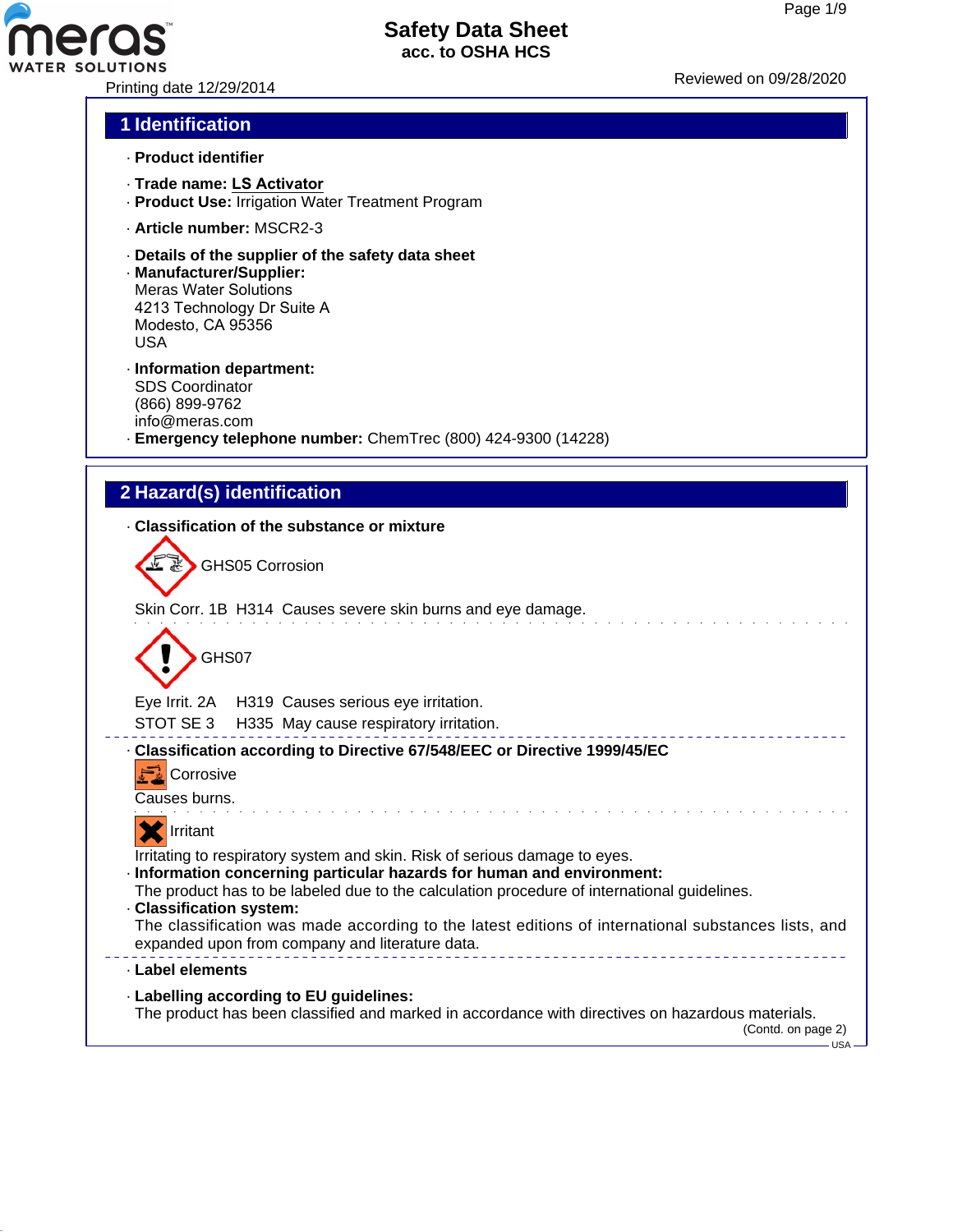Printing date 12/29/2014 Reviewed on 09/28/20<sup>20</sup>

**R SOLUTIONS** 

#### **Trade name: LS Activator**



#### **4 First-aid measures**

- · **Description of first aid measures**
- · **General information:** Immediately remove any clothing soiled by the product.
- · **After inhalation:** In case of unconsciousness place patient stably in side position for transportation.
- · **After skin contact:** Immediately wash with water and soap and rinse thoroughly.
- · **After eye contact:** Rinse opened eye for several minutes under running water. Then consult a doctor.
- · **After swallowing:** Drink copious amounts of water and provide fresh air. Immediately call a doctor.

(Contd. on page 3)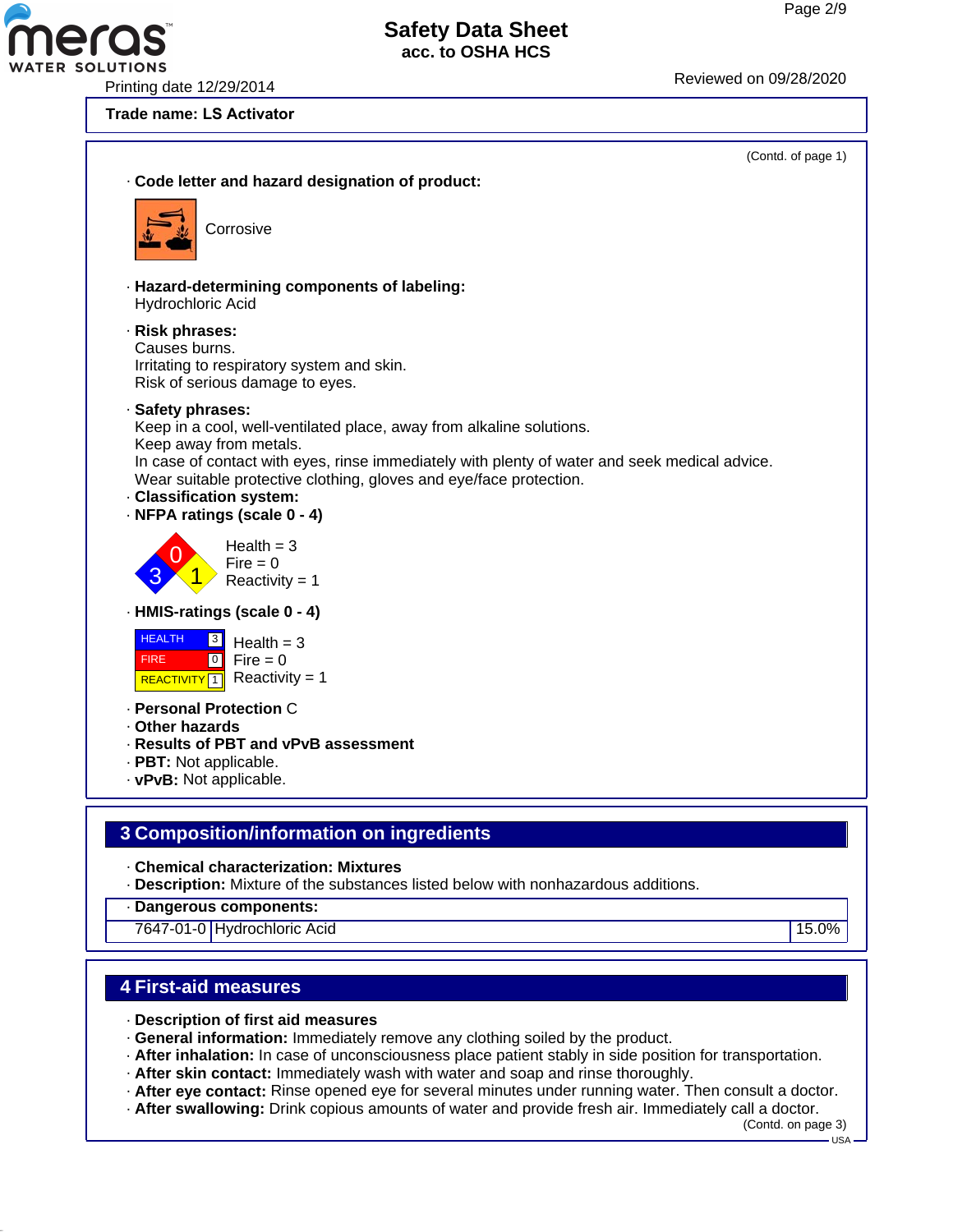# **Safety Data Sheet**

**acc. to OSHA HCS**

Printing date 12/29/2014 Reviewed on 09/28/20<sup>20</sup>

#### **Trade name: LS Activator**

- · **Most important symptoms and effects, both acute and delayed** No further relevant information available.
- · **Indication of any immediate medical attention and special treatment needed** No further relevant information available.

# **5 Fire-fighting measures**

- · **Extinguishing media**
- · **Suitable extinguishing agents:**
- CO2, extinguishing powder or water spray. Fight larger fires with water spray or alcohol resistant foam.
- · **Special hazards arising from the substance or mixture** No further relevant information available.
- · **Advice for firefighters**
- · **Protective equipment:** No special measures required.

#### **6 Accidental release measures**

- · **Personal precautions, protective equipment and emergency procedures** Wear protective equipment. Keep unprotected persons away.
- · **Environmental precautions:** Dilute with plenty of water. Do not allow to enter sewers/ surface or ground water.
- · **Methods and material for containment and cleaning up:** Absorb with liquid-binding material (sand, diatomite, acid binders, universal binders, sawdust). Use neutralizing agent. Dispose contaminated material as waste according to item 13. Ensure adequate ventilation. · **Reference to other sections**
- See Section 7 for information on safe handling. See Section 8 for information on personal protection equipment. See Section 13 for disposal information.

# **7 Handling and storage**

- · **Precautions for safe handling** Ensure good ventilation/exhaustion at the workplace. Prevent formation of aerosols.
- · **Information about protection against explosions and fires:** No special measures required.
- · **Conditions for safe storage, including any incompatibilities**
- · **Storage:**
- · **Requirements to be met by storerooms and receptacles:** The recommended storage temperature is above 32F, preferably at room temperature (70F)

Store closed containers in a cool, dry, well-ventilated area with acid-resistant floors. Keep out of direct sunlight and away from water, heat and incompatible materials.

- · **Information about storage in one common storage facility:** Do not store together with alkalis (caustic solutions).
- · **Further information about storage conditions:** Keep receptacle tightly sealed.
- · **Specific end use(s)** No further relevant information available.

(Contd. on page 4)

USA



(Contd. of page 2)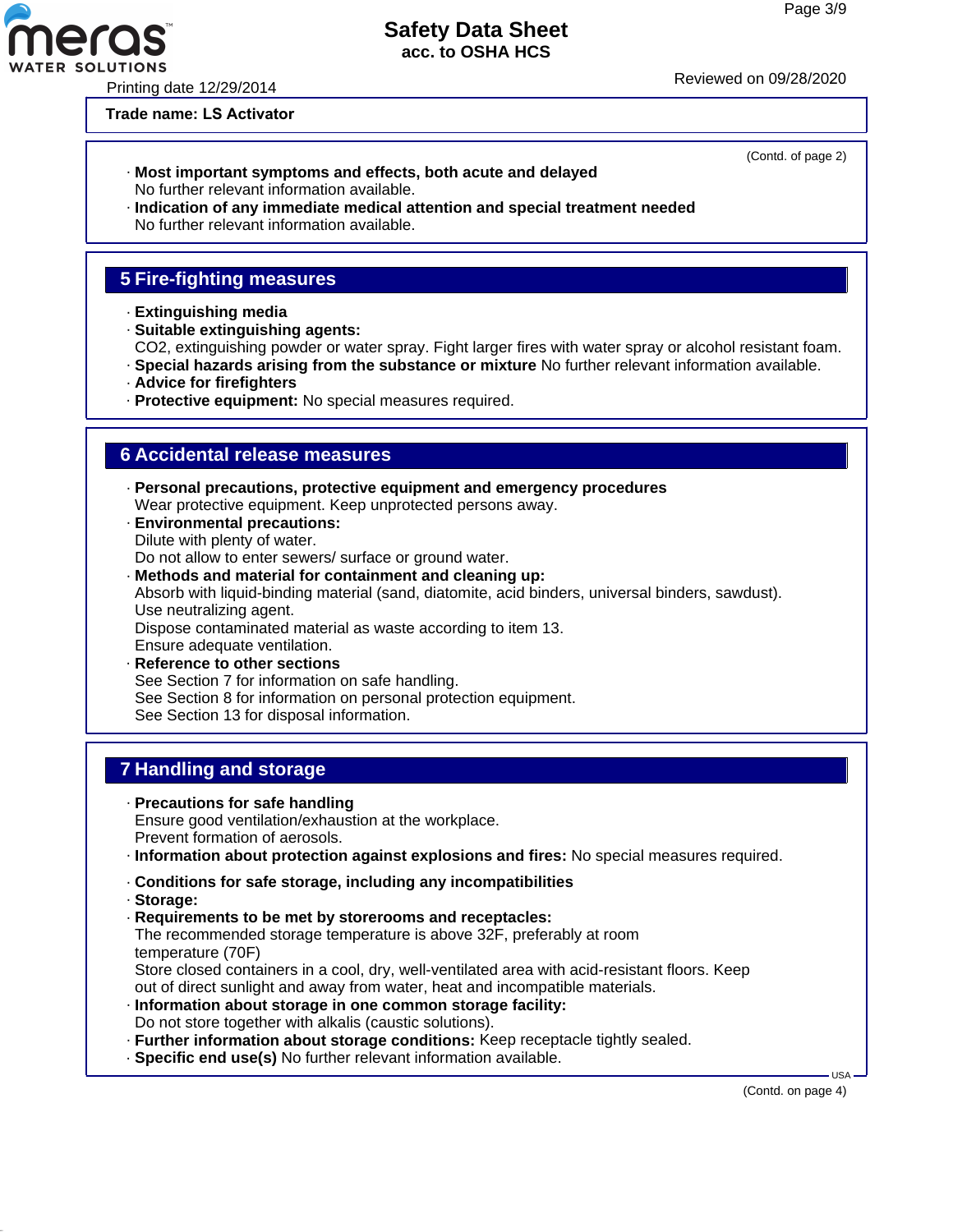Printing date 12/29/2014 Reviewed on 09/28/20<sup>20</sup>

**Trade name: LS Activator**

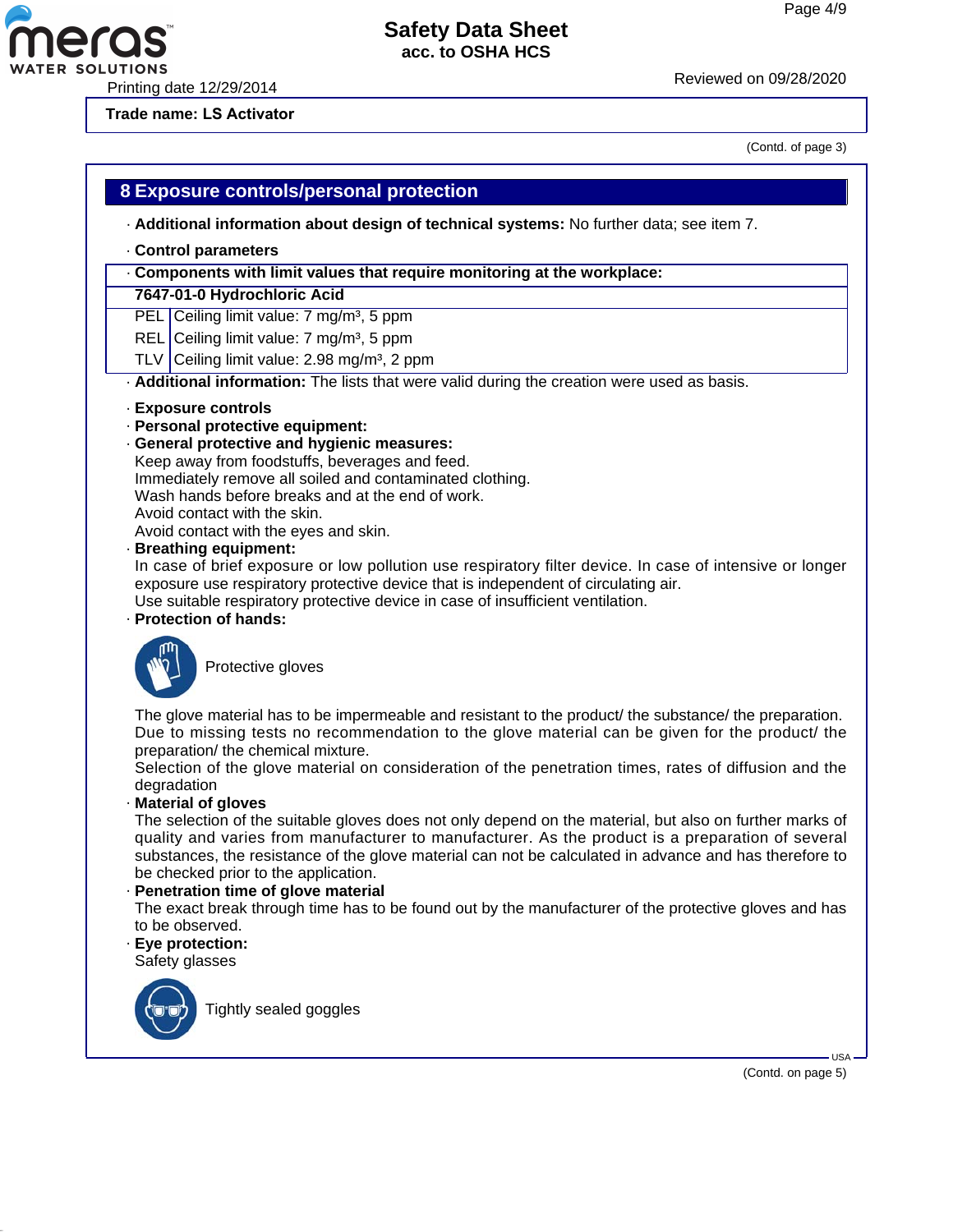Printing date 12/29/2014 Reviewed on 09/28/20<sup>20</sup>

**Pras** 

**Trade name: LS Activator**

(Contd. of page 4)

| <b>9 Physical and chemical properties</b>                                                         |                                               |  |
|---------------------------------------------------------------------------------------------------|-----------------------------------------------|--|
| · Information on basic physical and chemical properties<br><b>General Information</b>             |                                               |  |
| · Appearance:                                                                                     |                                               |  |
| Form:<br>Color:                                                                                   | Liquid<br>Clear                               |  |
| · Odor:                                                                                           | Pungent                                       |  |
| Odor threshold:                                                                                   | Not determined.                               |  |
| . pH-value at 20 °C (68 °F):                                                                      | 0.2                                           |  |
| · Specific Gravity                                                                                | 1.05 (Water = 1)                              |  |
| Change in condition<br><b>Melting point/Melting range:</b><br><b>Boiling point/Boiling range:</b> | Undetermined.<br>$> 60 °C$ ( $> 140 °F$ )     |  |
| · Flash point:                                                                                    | Not applicable.                               |  |
| · Flammability (solid, gaseous):                                                                  | Not applicable.                               |  |
| · Ignition temperature:                                                                           |                                               |  |
| <b>Decomposition temperature:</b>                                                                 | Not determined.                               |  |
| · Auto igniting:                                                                                  | Product is not selfigniting.                  |  |
| Danger of explosion:                                                                              | Product does not present an explosion hazard. |  |
| · Explosion limits:                                                                               |                                               |  |
| Lower:                                                                                            | Not determined.                               |  |
| Upper:                                                                                            | Not determined.                               |  |
| · Vapor pressure at 20 °C (68 °F):                                                                | 14.6 hPa (11 mm Hg)                           |  |
| · Density:                                                                                        | Not determined.                               |  |
| · Relative density                                                                                | Not determined.                               |  |
| · Vapor density at 20 °C (68 °F)                                                                  | 1.3 (Air = 1)                                 |  |
| - Evaporation rate                                                                                | Not determined.                               |  |
| · Solubility in / Miscibility with                                                                |                                               |  |
| Water:                                                                                            | Fully miscible.                               |  |
| · Partition coefficient (n-octanol/water): Not determined.                                        |                                               |  |
| · Viscosity:                                                                                      |                                               |  |
| Dynamic:                                                                                          | Not determined.                               |  |
| Kinematic:                                                                                        | Not determined.                               |  |
| · Solvent content:                                                                                |                                               |  |
| <b>Organic solvents:</b>                                                                          | $0.0\%$                                       |  |
| Other information                                                                                 | No further relevant information available.    |  |

# **10 Stability and reactivity**

- · **Reactivity**
- · **Chemical stability**
- · **Thermal decomposition / conditions to be avoided:**

No decomposition if used according to specifications.

(Contd. on page 6)

 $-$  USA  $\cdot$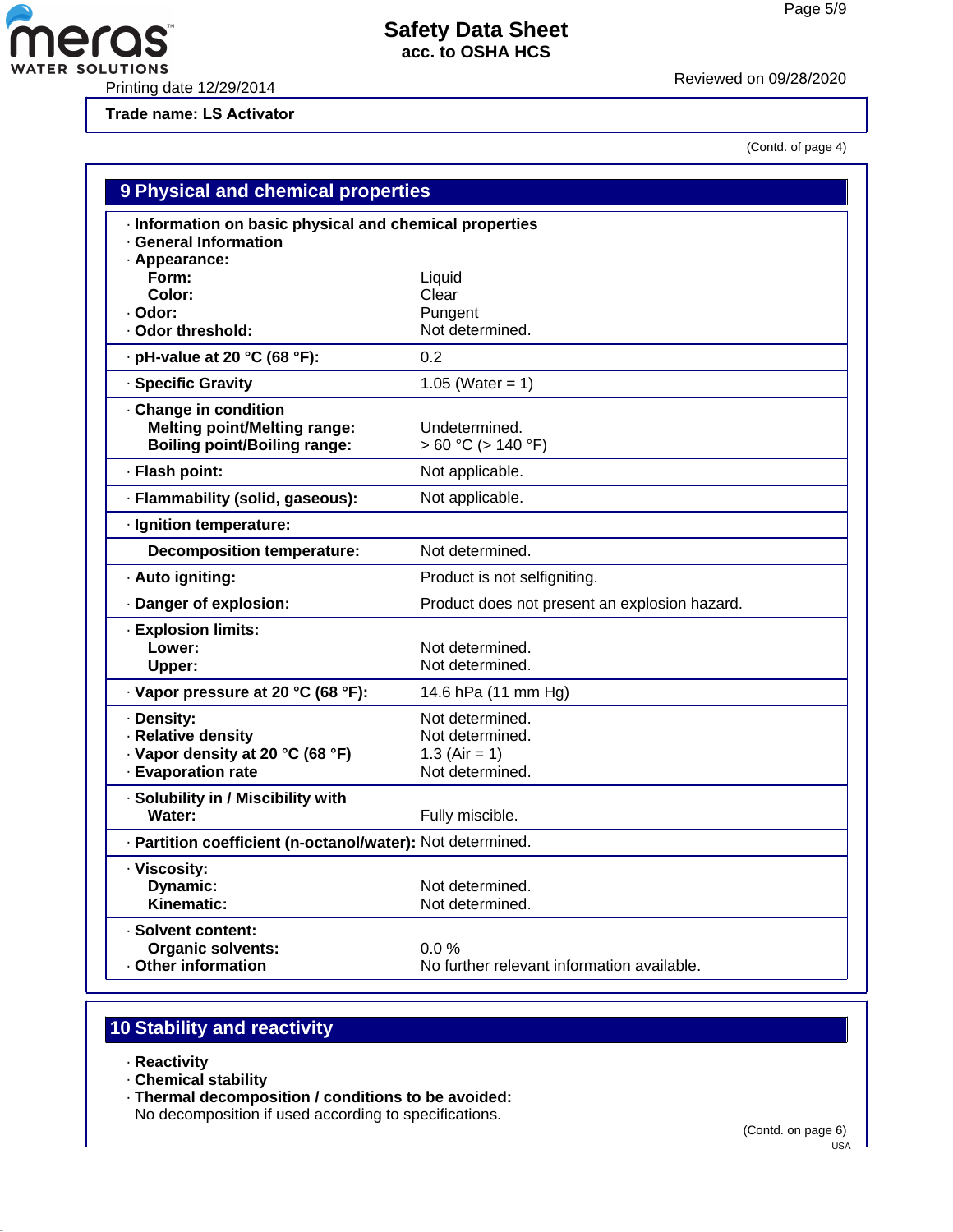Printing date 12/29/2014 Reviewed on 09/28/20<sup>20</sup>

**Trade name: LS Activator**

- · **Possibility of hazardous reactions** No dangerous reactions known.
- · **Conditions to avoid** No further relevant information available.
- · **Incompatible materials:** No further relevant information available.
- · **Hazardous decomposition products:** No dangerous decomposition products known.

# **11 Toxicological information**

- · **Information on toxicological effects**
- · **Acute toxicity:**
- · **LD/LC50 values that are relevant for classification:**
- **7647-01-0 Hydrochloric Acid**
- Oral LD50 900 mg/kg (rabbit)
- · **Primary irritant effect:**
- · **on the skin:**

Caustic effect on skin and mucous membranes. Irritant to skin and mucous membranes.

#### · **on the eye:**

Strong caustic effect.

Strong irritant with the danger of severe eye injury.

· **Sensitization:** No sensitizing effects known.

· **Additional toxicological information:**

The product shows the following dangers according to internally approved calculation methods for preparations:

Corrosive

Irritant

Swallowing will lead to a strong caustic effect on mouth and throat and to the danger of perforation of esophagus and stomach.

#### · **Carcinogenic categories**

· **IARC (International Agency for Research on Cancer)**

7647-01-0 Hydrochloric Acid 3

· **NTP (National Toxicology Program)**

None of the ingredients is listed.

· **OSHA-Ca (Occupational Safety & Health Administration)**

None of the ingredients is listed.

# **12 Ecological information**

- · **Toxicity**
- · **Aquatic toxicity:** No further relevant information available.
- · **Persistence and degradability** No further relevant information available.
- · **Bioaccumulative potential** No further relevant information available.
- · **Mobility in soil** No further relevant information available.
- · **Additional ecological information:**
- · **General notes:**

Water hazard class 1 (Self-assessment): slightly hazardous for water

Do not allow undiluted product or large quantities of it to reach ground water, water course or sewage system.

Must not reach bodies of water or drainage ditch undiluted or unneutralized.

Rinse off of bigger amounts into drains or the aquatic environment may lead to decreased pH-values. A low pH-value harms aquatic organisms. In the dilution of the use-level the pH-value is considerably

(Contd. on page 7) USA

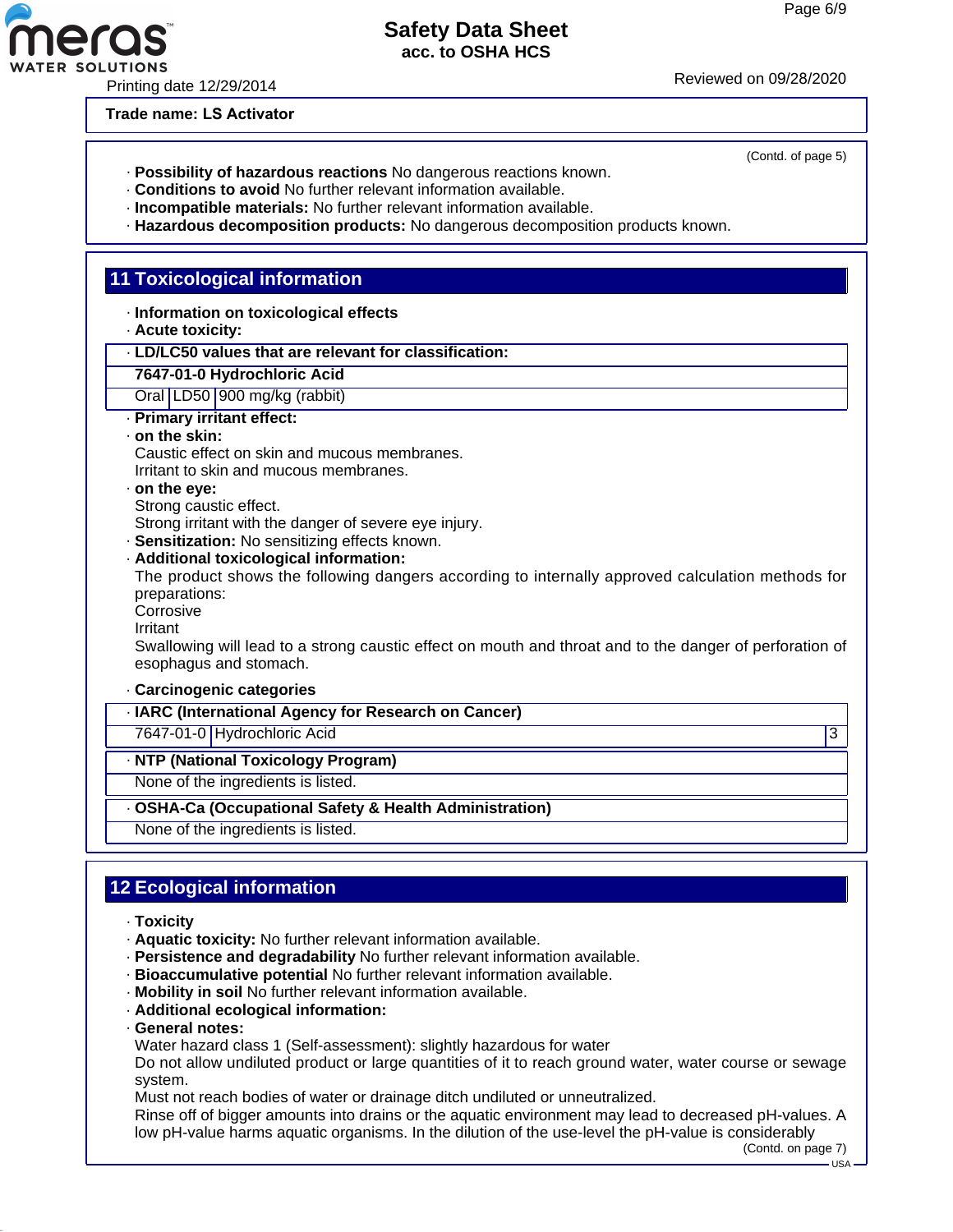#### **Trade name: LS Activator**

(Contd. of page 6) increased, so that after the use of the product the aqueous waste, emptied into drains, is only low water-dangerous.

- · **Results of PBT and vPvB assessment**
- · **PBT:** Not applicable.
- · **vPvB:** Not applicable.
- · **Other adverse effects** No further relevant information available.

# **13 Disposal considerations**

- · **Waste treatment methods**
- · **Recommendation:**

Must not be disposed of together with household garbage. Do not allow product to reach sewage system.

- · **Uncleaned packagings:**
- · **Recommendation:** Disposal must be made according to official regulations.
- · **Recommended cleansing agent:** Water, if necessary with cleansing agents.

| · UN-Number<br>· DOT, IMDG, IATA                                           | <b>UN1789</b>                                              |  |
|----------------------------------------------------------------------------|------------------------------------------------------------|--|
| · UN proper shipping name<br>$.$ DOT<br>· IMDG, IATA                       | Hydrochloric acid, solution<br>HYDROCHLORIC ACID, solution |  |
| · Transport hazard class(es)                                               |                                                            |  |
| · DOT                                                                      |                                                            |  |
|                                                                            |                                                            |  |
| · Class                                                                    | 8 Corrosive substances                                     |  |
| · Label                                                                    | 8                                                          |  |
| · IMDG, IATA                                                               |                                                            |  |
| · Class<br>· Label                                                         | 8 Corrosive substances<br>8                                |  |
| · Packing group<br>· DOT, IMDG, IATA                                       | $\mathbf{I}$                                               |  |
| · Environmental hazards:<br>· Marine pollutant:                            | <b>No</b>                                                  |  |
| · Special precautions for user<br>· Danger code (Kemler):<br>· EMS Number: | Warning: Corrosive substances<br>80<br>$F-A, S-B$          |  |

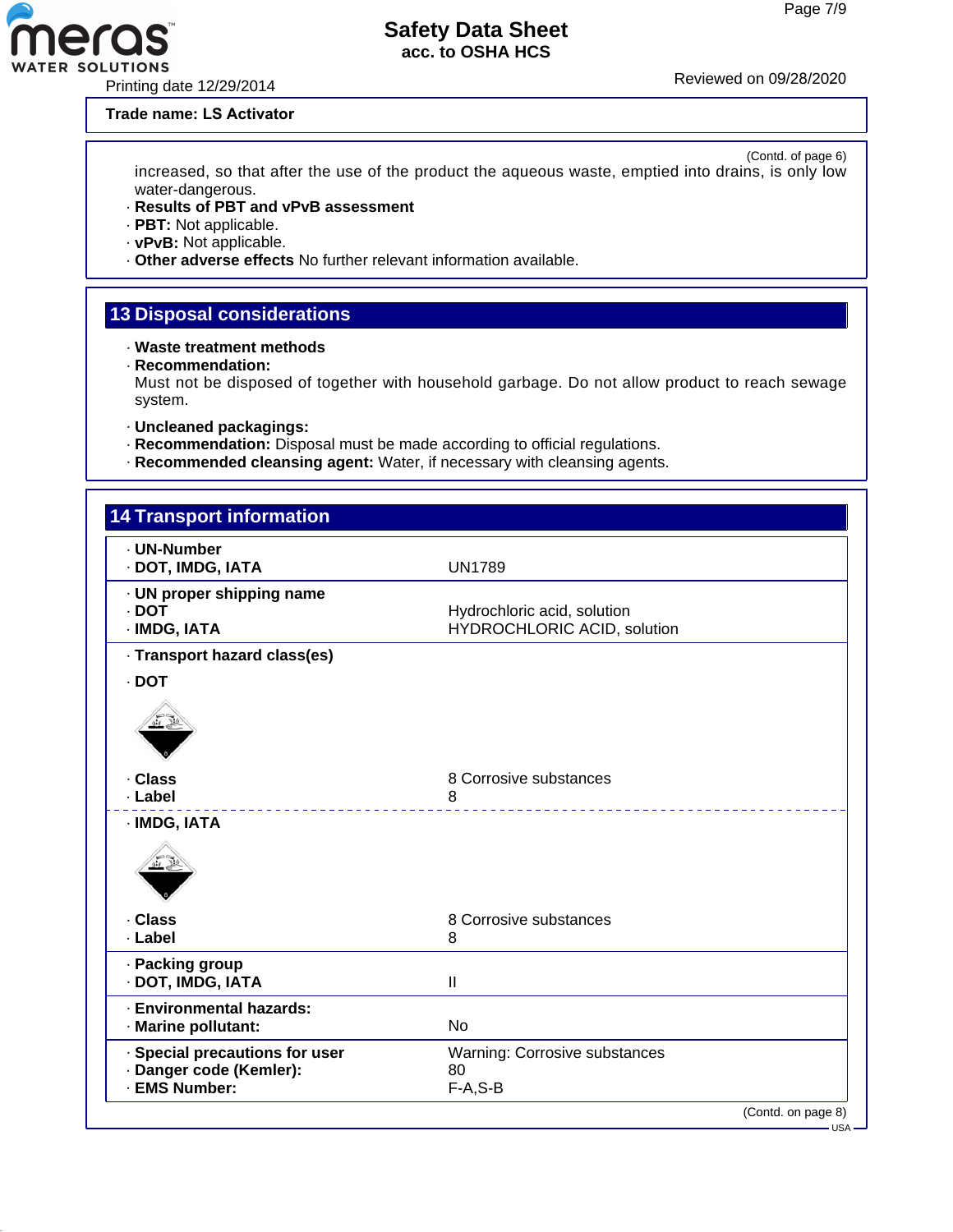WATER SOLUTIONS<br>Printing date 12/29/2014 Printing date 12/29/2014

eras

**Trade name: LS Activator**

|                                                                                     | (Contd. of page 7)                                                                                                    |
|-------------------------------------------------------------------------------------|-----------------------------------------------------------------------------------------------------------------------|
| · Segregation groups                                                                | Acids                                                                                                                 |
| · Transport in bulk according to Annex II of<br><b>MARPOL73/78 and the IBC Code</b> | Not applicable.                                                                                                       |
| · Transport/Additional information:                                                 |                                                                                                                       |
| - DOT<br><b>Quantity limitations</b>                                                | On passenger aircraft/rail: 1 L<br>On cargo aircraft only: 30 L                                                       |
| · IMDG<br>· Limited quantities (LQ)<br>· Excepted quantities (EQ)                   | 11<br>Code: E2<br>Maximum net quantity per inner packaging: 30 ml<br>Maximum net quantity per outer packaging: 500 ml |
| · UN "Model Regulation":                                                            | UN1789, Hydrochloric acid, solution, 8, II                                                                            |

# **15 Regulatory information**

· **Safety, health and environmental regulations/legislation specific for the substance or mixture** · **Sara**

| · Section 355 (extremely hazardous substances):                    |    |
|--------------------------------------------------------------------|----|
| All ingredients are listed.                                        |    |
| · Section 313 (Specific toxic chemical listings):                  |    |
| All ingredients are listed.                                        |    |
| · TSCA (Toxic Substances Control Act):                             |    |
| All ingredients are listed.                                        |    |
| · Proposition 65                                                   |    |
| Chemicals known to cause cancer:                                   |    |
| None of the ingredients is listed.                                 |    |
| Chemicals known to cause reproductive toxicity for females:        |    |
| None of the ingredients is listed.                                 |    |
| Chemicals known to cause reproductive toxicity for males:          |    |
| None of the ingredients is listed.                                 |    |
| Chemicals known to cause developmental toxicity:                   |    |
| None of the ingredients is listed.                                 |    |
| · Carcinogenic categories                                          |    |
| · EPA (Environmental Protection Agency)                            |    |
| None of the ingredients is listed.                                 |    |
| TLV (Threshold Limit Value established by ACGIH)                   |    |
| 7647-01-0 Hydrochloric Acid                                        | A4 |
| · NIOSH-Ca (National Institute for Occupational Safety and Health) |    |
| None of the ingredients is listed.                                 |    |

#### · **Product related hazard informations:**

The product has been classified and marked in accordance with directives on hazardous materials.

<sup>(</sup>Contd. on page 9)  $-$  USA –